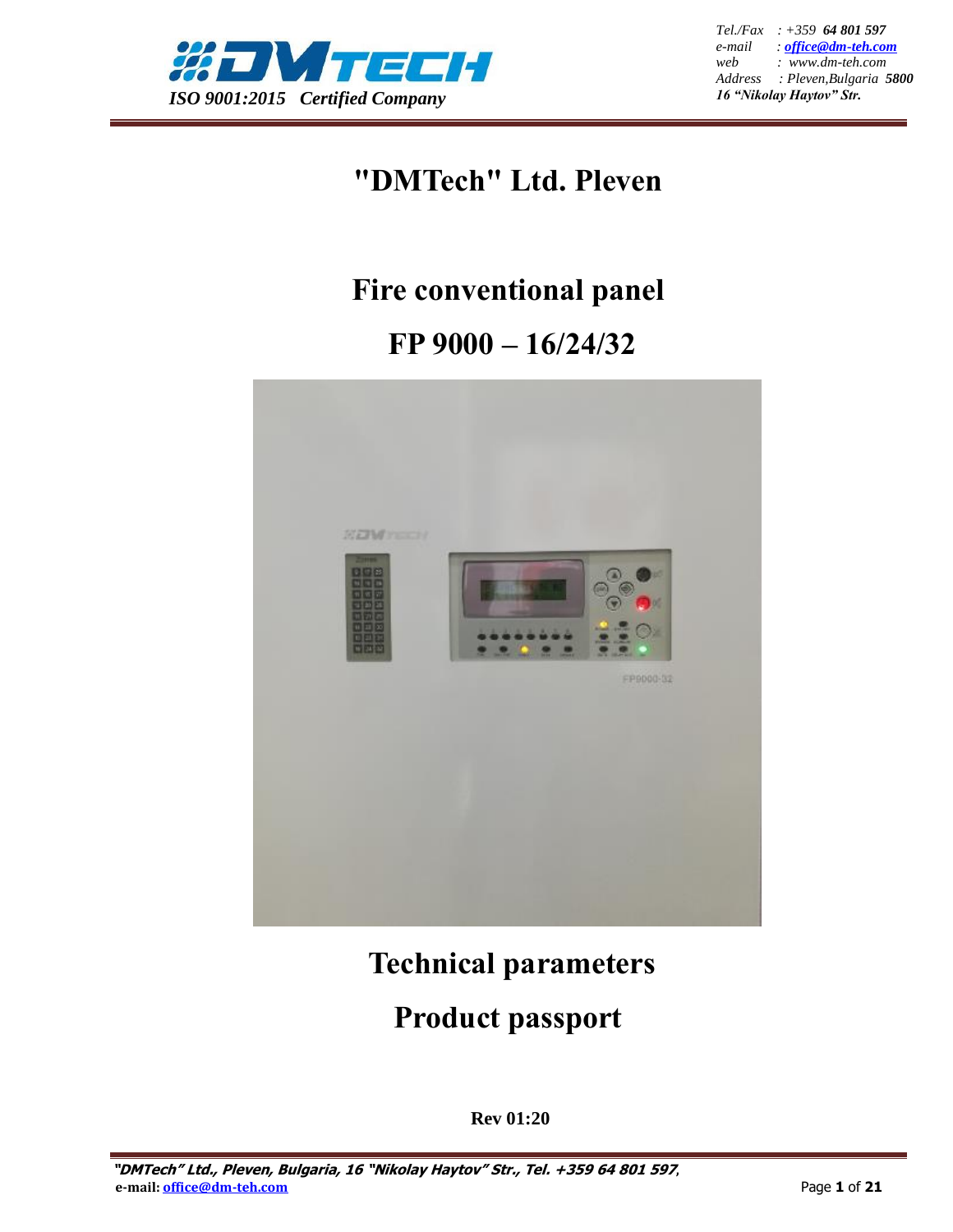Rel 16 + L17 - + L18 - + L19 - + L20 - + L21 - + L22 - + L23 - + L24 - + L25 - + L26 - + L27 - + L28 - + L29 - + L30 - + L31 - + L32 - **PCB - 17 to 32 Line**

| <b>Zones</b> |                             |                                                                 |  |
|--------------|-----------------------------|-----------------------------------------------------------------|--|
|              |                             |                                                                 |  |
|              |                             |                                                                 |  |
|              |                             |                                                                 |  |
|              |                             |                                                                 |  |
|              | <b><i><u>ROSSER</u></i></b> | <b>BULLION COMPANY</b>                                          |  |
| $24$ 32      |                             | <b>CRAIG A</b><br><b>DUTE</b> , <b>SELKE SAY</b><br><b>Card</b> |  |

## **1.TECHNICAL PARAMETERS**

Rel 9<sub>R</sub>

Rel 10 Rel 11 Rel 12 Rel 13 Rel 14 Rel 15

 $\boxed{ \circ \circ \hspace{-0.95cm} \circ \hspace{-0.95cm} \circ \hspace{-0.95cm} \circ \hspace{-0.95cm} \circ \hspace{-0.95cm} \circ \hspace{-0.95cm} \circ \hspace{-0.95cm} \circ \hspace{-0.95cm} \circ \hspace{-0.95cm} \circ \hspace{-0.95cm} \circ \hspace{-0.95cm} \circ$ 

| <b>LINES</b>                                                     |                          |                             |  |  |  |
|------------------------------------------------------------------|--------------------------|-----------------------------|--|--|--|
| $\triangleright$ Lines:                                          |                          |                             |  |  |  |
| Number of lines<br>$\bullet$                                     | 16, 24 or 32             | programmable                |  |  |  |
| Maximum number of fire detectors in a line                       | 32                       |                             |  |  |  |
| Type of the joining line<br>٠                                    | biconductional           |                             |  |  |  |
| Maximum resistance of the connecting wires<br>$\bullet$          | $100 \Omega$             |                             |  |  |  |
| <b>Current thresholds in the lines:</b><br>$\blacktriangleright$ |                          |                             |  |  |  |
| Interruption                                                     | from 1 to 12 mA          | programmable                |  |  |  |
| Duty mode                                                        | from 2 to 60 mA          | programmable                |  |  |  |
| Fire                                                             | from 12 to 99 mA         | programmable                |  |  |  |
| Fire direct /without delay outputs/                              | from 40 to 99 mA         | programmable                |  |  |  |
| Short circuit<br>$\bullet$                                       | $>100$ mA                |                             |  |  |  |
| <b>Lines functional characteristics:</b>                         |                          |                             |  |  |  |
| Verification quantity before entering Fire<br>mode:              | $1, 2$ or $3$            | programmable                |  |  |  |
| Verification and regestrating fault in a earth<br>conductor      | <b>ves</b>               | selectively<br>programmable |  |  |  |
| <b>OUTPUTS</b>                                                   |                          |                             |  |  |  |
| Independent relay output in case of fire alarm:<br>⋗             |                          |                             |  |  |  |
| Quantity                                                         |                          |                             |  |  |  |
| <b>Type</b>                                                      | switching                | NC/NO                       |  |  |  |
| Electrical characteristics                                       | 3A/125V AC,<br>3A/30V DC |                             |  |  |  |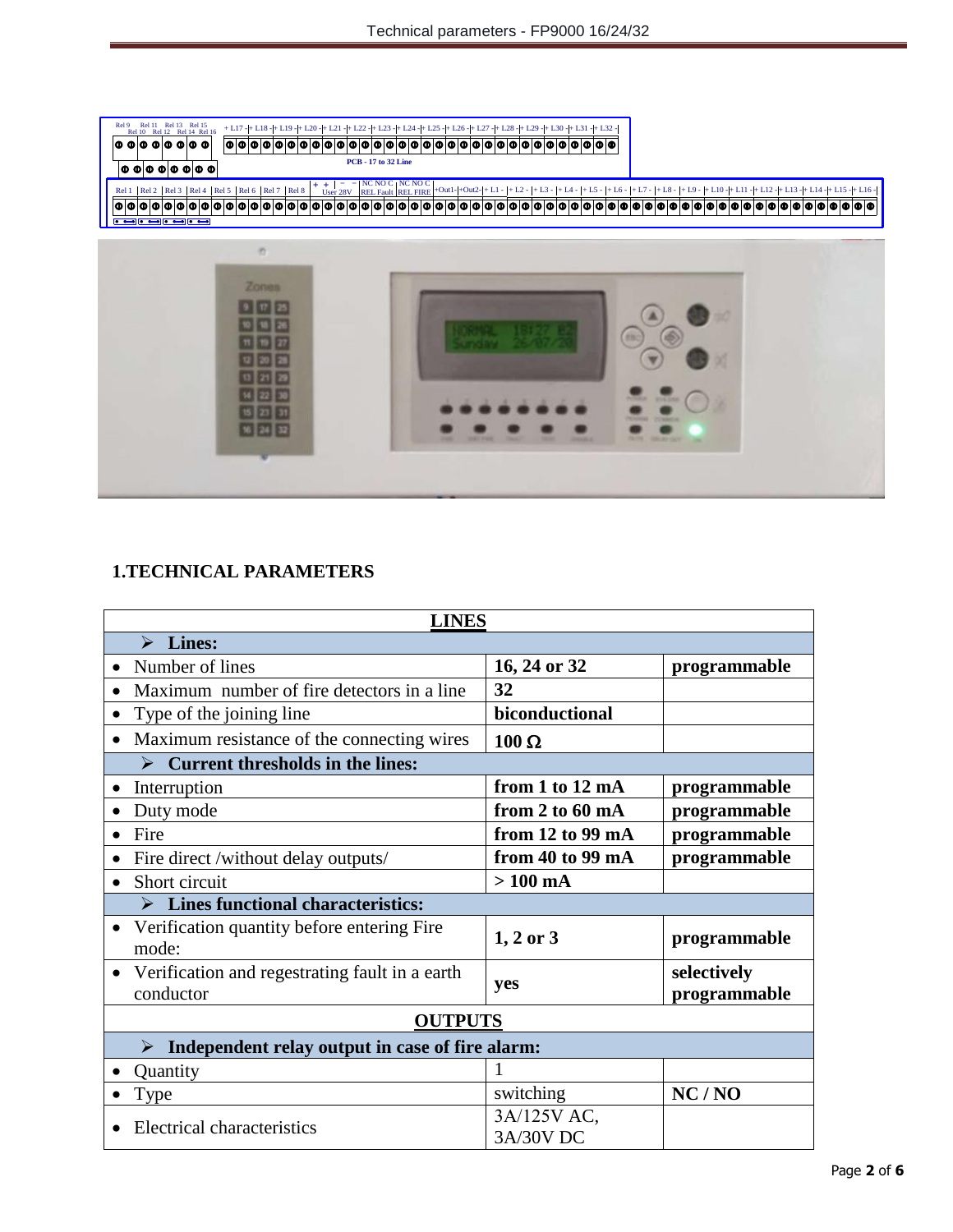| $\triangleright$ Controllable output in case of fire alarm:                           |                                |                            |  |  |  |  |
|---------------------------------------------------------------------------------------|--------------------------------|----------------------------|--|--|--|--|
| Quantity                                                                              |                                | programmable               |  |  |  |  |
| Type                                                                                  | potentional relay              |                            |  |  |  |  |
| <b>Electrical characteristics</b>                                                     | $(19-28)$ VDC/ $0,5A$          |                            |  |  |  |  |
| $\triangleright$ Relay output in case of fire alarm:                                  |                                |                            |  |  |  |  |
| Quantity                                                                              | 8/12/16                        | programmable               |  |  |  |  |
| <b>Type</b>                                                                           | potentional-free               | NC/NO                      |  |  |  |  |
| Electrical characteristics                                                            | 3A/125V AC,                    |                            |  |  |  |  |
|                                                                                       | 3A/30V DC                      |                            |  |  |  |  |
| $\triangleright$ Independent relay output in case of failure:                         |                                |                            |  |  |  |  |
| Quantity                                                                              |                                |                            |  |  |  |  |
| <b>Type</b>                                                                           | potentional-free,<br>switching | NC/NO                      |  |  |  |  |
| Electrical characteristics                                                            | 3A/125V AC,                    |                            |  |  |  |  |
|                                                                                       | 3A/30V DC                      |                            |  |  |  |  |
| <b>POWER SUPPLY</b>                                                                   |                                |                            |  |  |  |  |
| $\triangleright$ Mains power                                                          |                                |                            |  |  |  |  |
| Voltage                                                                               | $(187-252)$ V AC               |                            |  |  |  |  |
| Frequency                                                                             | 50/60 Hz                       |                            |  |  |  |  |
| Maximum power to mains power                                                          | 65W/AC                         |                            |  |  |  |  |
| $\triangleright$ Battery power                                                        |                                |                            |  |  |  |  |
| Battery quantity                                                                      | $\overline{2}$                 |                            |  |  |  |  |
| Type of the battery                                                                   | Lead, gel                      |                            |  |  |  |  |
| Battery rated voltage                                                                 | <b>12V DC</b>                  |                            |  |  |  |  |
| Reted power C20                                                                       | 7, 9 or 18 Ah                  |                            |  |  |  |  |
| Charger voltage                                                                       | <b>27,6 VDC</b>                | temperature<br>compensated |  |  |  |  |
| <b>Consumption of battery power in standby mode</b>                                   |                                |                            |  |  |  |  |
| $< 130$ mA to 24 VDC<br>Configuration with 16 lines                                   |                                |                            |  |  |  |  |
| Configuration with 24 lines                                                           | $<$ 180 mA to 24 VDC           |                            |  |  |  |  |
| Configuration with 32 lines                                                           | $<$ 230 mA to 24 VDC           |                            |  |  |  |  |
| Time needed in security mode when mains power supply is down with battery 12V/18Ah    |                                |                            |  |  |  |  |
| Configuration with 16 lines                                                           | 120h                           |                            |  |  |  |  |
| Configuration with 24 lines                                                           | 90h                            |                            |  |  |  |  |
| Configuration with 32 lines                                                           | 72h                            |                            |  |  |  |  |
| <b>Executive devicess powering</b>                                                    |                                |                            |  |  |  |  |
| Voltage                                                                               | $(20-27)$ V DC                 |                            |  |  |  |  |
| Maximal current (including the controllable<br>outputs current)                       | $1,8A/(4.5A$ optional)         |                            |  |  |  |  |
| <b>Fuses</b>                                                                          |                                |                            |  |  |  |  |
| Mains power 230V AC                                                                   | 4,0 A fusible                  |                            |  |  |  |  |
| Battery power                                                                         | 6,3 A fusible                  |                            |  |  |  |  |
| Powering external devices                                                             | 1,85 A automatic               |                            |  |  |  |  |
| Controllable outputs                                                                  | 1,1 A automatic                |                            |  |  |  |  |
| <b>Functional characteristics</b>                                                     |                                |                            |  |  |  |  |
| Control of the lines and controllable outputs for fault conditions (short circuit and |                                |                            |  |  |  |  |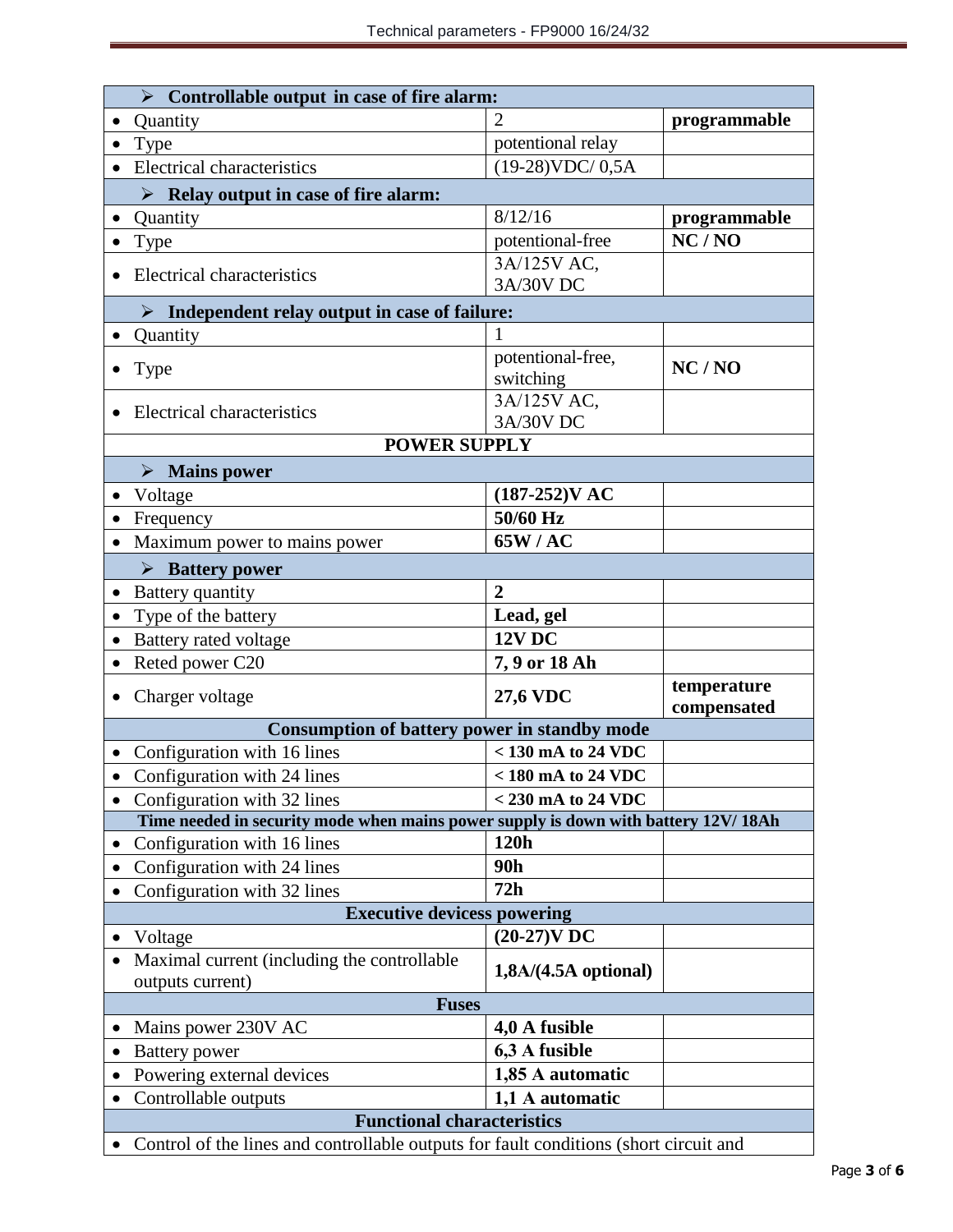interruption) and automatic reset;

- Control of the lines for down fire detector and automatic reset;
- Light and textual indication for Fire, Fault, Disable and Test mode;
- Ability to delay controllable and general outputs for fire for a period of 10 to 600 seconds after the registration of state Fire;
- Built-in sounder in case of fire monotonal, continuous with the possibility of exclusion;
- Test mode of each (fire alarm) lines;
- Ability to Disable each of the fire alarm lines;
- Ability to Disable controllable outputs for fire;
- Interface for communication with external devices RS485 and networking / optional /;
- Possibility for GPRS communication and remote control and monitoring / optional /;
- LCD display,  $2 \times 16$  characters and keyboard, for control and panel indication;
- Energy independent archive of the events, recorded by the panel, consisting of type, date and time of the event - to 1600 events;
- Fire counter up to 9999 registered fire conditions;
- Choice of language for text information display;
- A set of test modes and options for adjustment of lines, outputs and panel.

| Over all size                   | $400x420x80$ mm       |
|---------------------------------|-----------------------|
| <b>Weight without batteries</b> | $4.3 \text{ kg}$      |
| <b>Safety degree</b>            | <b>IP30/ EN 60529</b> |

#### **The panel meets standarts:**

- EN 54-2:1997
- EN 54-2:1997/A1:2006
- EN 54-2:1997/AC:1999
- EN 54-4:1997
- EN 54-4:1997/A1:2002
- EN 54-4:1997/A2:2006
- EN 54-4:1997AC:1999
- EN 50130-4:2011
- EN 55022:2006/А1:2007
- EN 60950-1:2006/А11:2009

### **2.CONFIGURATION**

### **2.1. FP9000-16 basic configuration with 16 zones:**

- Number of lines **16** • Independent relay output in case of fire alarm 1 Controllable output in case of fire alarm **2**  Relay output in case of fire alarm **8** Battery power **12V DC / 7, 9 or 18 Ah** LED indications for zones **32**
- In the basic configuration, hardware and software solutions are provided for adding modules for expansion to 24 or 32 zones.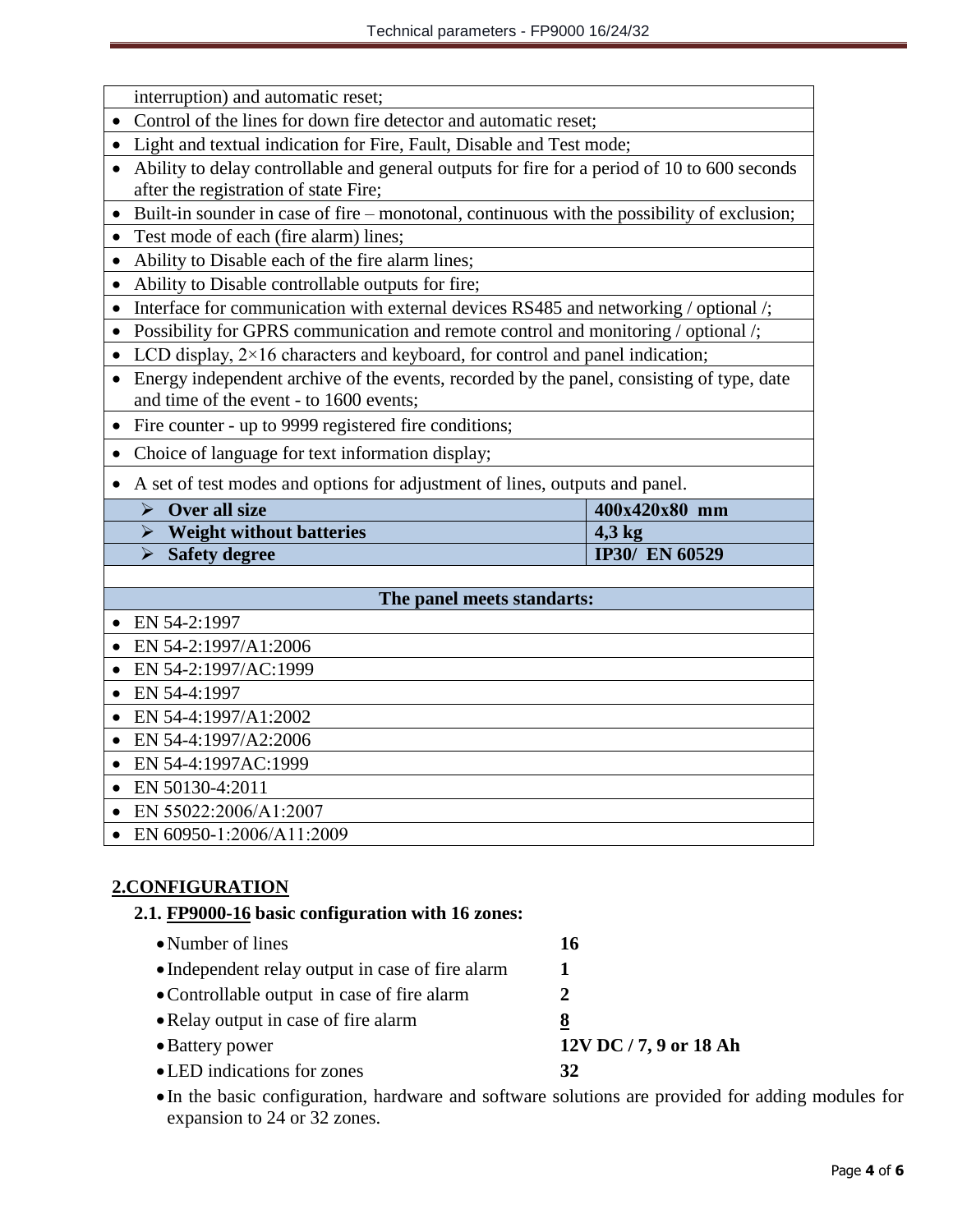

Fig.1 The basic configuration FP9000-16 with 16 zones

### **2.2. FP9000-24 configuration with 24 zones**

| • Number of lines                                | 24                     |
|--------------------------------------------------|------------------------|
| • Independent relay output in case of fire alarm |                        |
| • Controllable output in case of fire alarm      |                        |
| • Relay output in case of fire alarm             | 12                     |
| • Battery power                                  | 12V DC / 7, 9 or 18 Ah |
| • LED indications for zones                      | 32                     |

A microprocessor module with 8 zones and 4 relay outputs has been added to the basic configuration.



Fig.2 The configuration FP9000-24 with 24 zones

### **2.3. FP9000-32 configuration with 32 zones**

• Number of lines **32** • Independent relay output in case of fire alarm 1 Controllable output in case of fire alarm **2**  • Relay output in case of fire alarm **16** Battery power **12V DC / 7, 9 or 18 Ah** LED indications for zones **32**

A microprocessor module with 16 zones and 8 relay outputs has been added to the basic configuration.